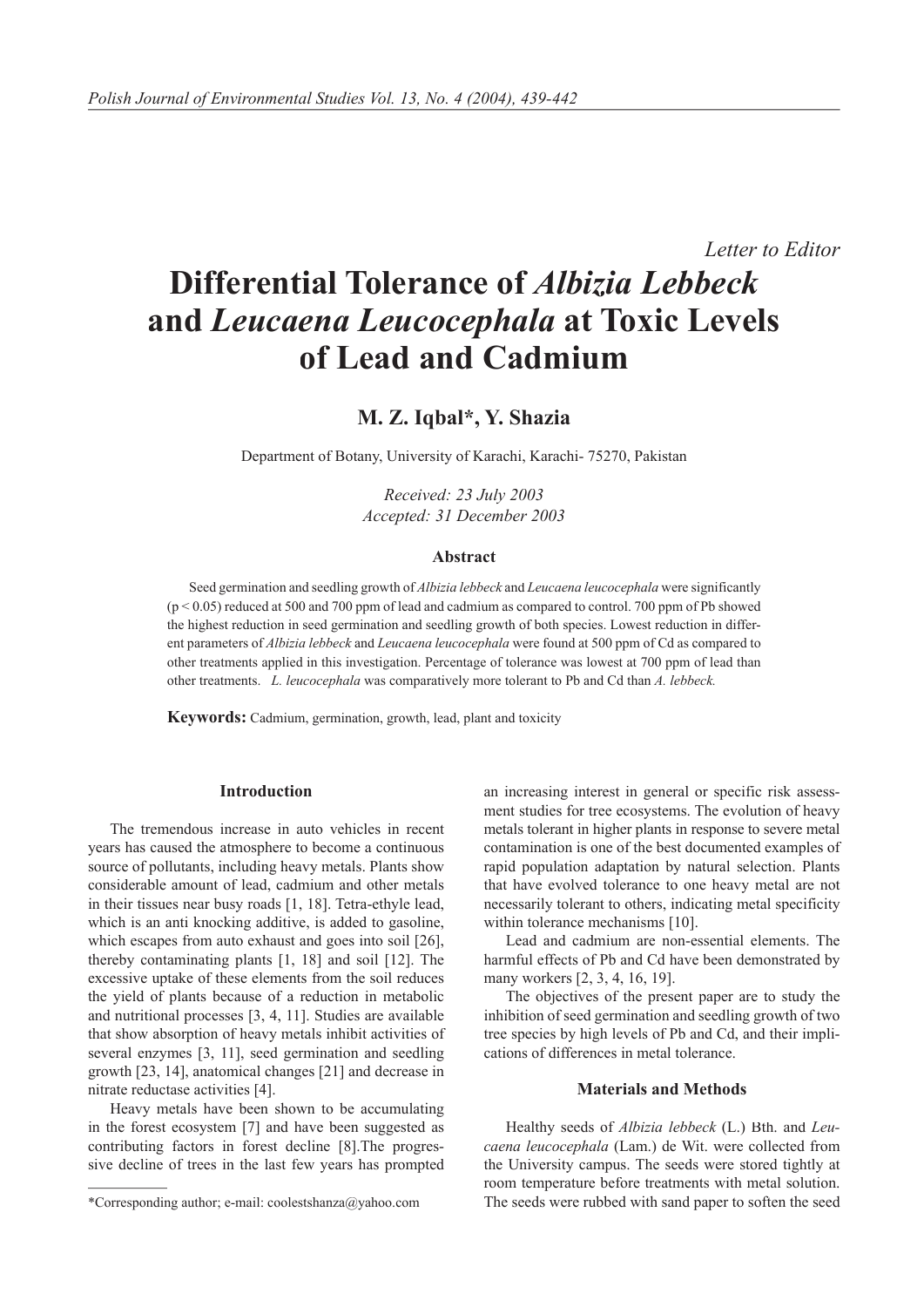|                     | Albizia lebbeck        |                     |                      |                         |                             |                     |
|---------------------|------------------------|---------------------|----------------------|-------------------------|-----------------------------|---------------------|
| Treatments<br>(ppm) | Percent<br>Germination | Root length<br>(cm) | Shoot length<br>(cm) | Seedling length<br>(cm) | Seedling<br>dry Weight (gm) | Root/Shoot<br>ratio |
| Control             | a                      | $\rm{a}$            | a                    | a                       | a                           | a                   |
|                     | $93.33 \pm 10.05$      | $2.01 \pm 0.23$     | $7.44 \pm 0.81$      | $9.46 \pm 1.04$         | $0.70 \pm 0.08$             | $0.20 \pm 0.01$     |
| 500 Pb              | $\mathbf c$            | $\mathbf b$         | $\mathbf c$          | $\mathbf c$             | $\mathbf c$                 | $\mathbf c$         |
|                     | $60.00 \pm 6.49$       | $0.54 \pm 0.06$     | $2.82 \pm 0.32$      | $3.36 \pm 0.38$         | $0.45 \pm 0.04$             | $0.18 \pm 0.02$     |
|                     | $*35.71$               | $*73.13$            | $*62.09$             | $*64.48$                | $*35.71$                    |                     |
| 500 Cd              | b                      | $\mathbf c$         | d                    | d                       | $\mathbf b$                 | $\mathbf c$         |
|                     | $80.00 \pm 8.61$       | $0.67 \pm 0.07$     | $5.77 \pm 0.62$      | $6.41\pm0.69$           | $0.64 \pm 0.06$             | $0.11 \pm 0.01$     |
|                     | $*14.28$               | $*66.66$            | $*22.44$             | $*32.24$                | $*8.57$                     |                     |
|                     | d                      | d                   | e                    | e                       | d                           | $\mathbf{c}$        |
| 700 Pb              | $26.67 \pm 2.91$       | $0.11 \pm 0.01$     | $0.91 \pm 0.11$      | $1.02 \pm 0.12$         | $0.34 \pm 0.04$             | $0.13 \pm 0.02$     |
|                     | $* 71.42$              | $*94.52$            | $*87.76$             | * 89.21                 | $* 51.42$                   |                     |
| 700 Cd              | a                      | $\mathbf b$         | b                    | b                       | $\mathbf b$                 | $\mathbf b$         |
|                     | $90.00 \pm 9.69$       | $0.56 \pm 0.04$     | $6.73 \pm 0.73$      | $7.28 \pm 0.79$         | $0.68 \pm 0.07$             | $0.08 \pm 0.008$    |
|                     | $*3.56$                | $* 72.13$           | $*9.54$              | $*23.04$                | $*2.85$                     |                     |

Table 1. Effects of different concentrations of Pb and Cd on germination and seedling growth of *Albizia lebbeck.*

Statistical significance determined by analysis of variance, Number followed by the same letters in the same column are not significantly different ( $p < 0.05$ ) according to Student Newman Keuls Multiple Range Test.  $\pm$  standard error. \* = percentage reduction as compared to control.

coat and were socked in 0.2 percent solution of mercuric chloride for one minute to avoid any type of fungal contamination during seed germination. The seeds were washed with distilled water and were placed in 90 mm diameter glass petridishes on filter papers. Twenty seeds were taken in each petridish for each treatment and were replicated three times. Metal treatments of Pb and Cd were prepared with lead nitrate and cadmium nitrate and were applied at 500 and 700 ppm of Pb and Cd. 2 ml of respective treatment was added to each petridish and at every alternate day, the old solution was replaced with a new solution. All the petridishes were kept at room temperature  $(25\pm2~\text{°C})$  with six hourly light period provided by three mercury tubes (120W). After ten days, seed germination, maximum root, shoot and seedling length was recorded. Seedling dry weight was also obtained and the data was subjected to analysis of variance (ANOVA) and Student Multiple Range Test (SMRT).

### **Results**

The effects of Pb and Cd on *Albizia lebbeck* at 500 and 700 ppm are shown in Table 1. The highest significant (p<0.05) effects in seed germination (26.67%) was found at 700 ppm lead compared to other treatments of Pb and Cd. Similarly, root, shoot, seedling length and dry weight of seedling also showed significant  $(p<0.05)$  reduction at 700 ppm of lead treatment. 500 and 700 ppm of Cd showed less effects on different parameters of *A. lebbeck*  as compared to Pb. Decrease percentage of *A. lebbeck* at different concentration showed that 700 ppm Pb had the highest percentage of decrease in seed germination, root and shoot length and seedling dry weight as compared to other treatments. The percentage reduction was also great at 500 ppm Pb than 500 and 700 ppm of Cd treatments. The percentage of tolerance of *A. lebbeck* to different concentrations of Pb and Cd was given in (Table 3). The lowest tolerance (5.47%) was found at 700 ppm of Pb followed by 500 ppm Pb (26.86%), 700ppm Cd (27.86%) and 500 ppm Cd (33.33%).

The results showed that 500 ppm and 700 ppm Pb significantly ( $p<0.05$ ) reduced the seed germination of *L. leucocephala* (Table 2). Whereas, Cd at the same level showed little effects on seed germination of *L. leucocephala.* Root, shoot and seedling lengths were also reduced significantly ( $p<0.05$ ) at 500 and 700 ppm of Pb. The effect of Cd was also significant at 500 and 700 ppm but showed fewer effects as compared to Pb. On seedling dry weight of *L. leucocephala,* the effect of 500 and 700 ppm of Pb was significant ( $p<0.05$ ), whereas Cd showed no effects at all. Decreased percentage of *L. leucocephala* showed that 500 and 700 ppm of Pb had the highest reduction as compared to Cd treatment (Table 2). The highest percentage reduction in root length of *L. leucocephala*  was record at 700 ppm of Pb (96.90%) followed by 700 ppm of Cd (86.28%). Similarly, the lowest tolerance (3.09%)was found at 700 ppm Pb as compared to Cd (13.71%) at the same concentration (Table 3). 500 ppm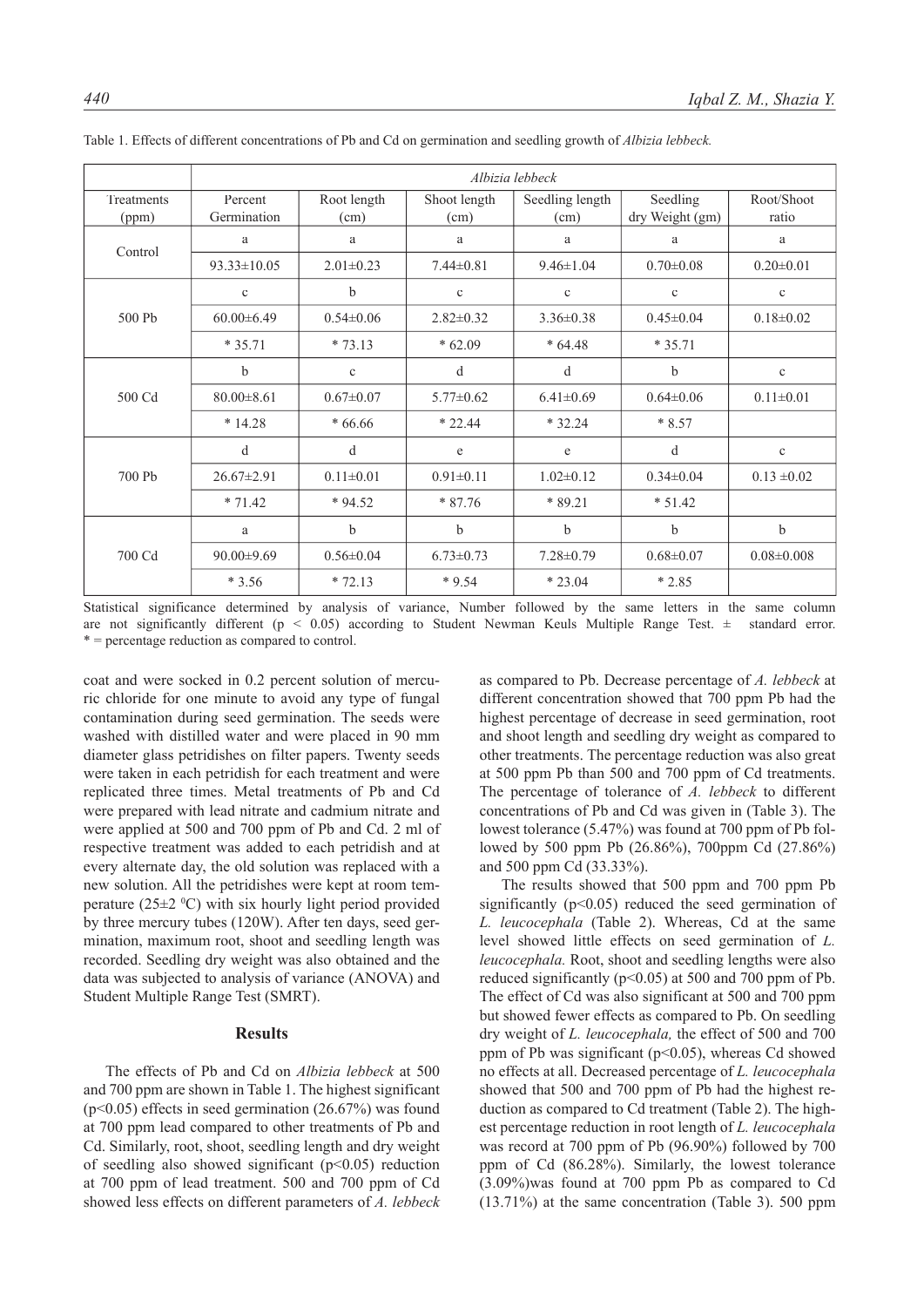|                     | Leucaena leucocephala  |                     |                      |                         |                             |                  |
|---------------------|------------------------|---------------------|----------------------|-------------------------|-----------------------------|------------------|
| Treatments<br>(ppm) | Percent<br>Germination | Root length<br>(cm) | Shoot length<br>(cm) | Seedling length<br>(cm) | Seedling<br>dry Weight (gm) | Root/Shoot ratio |
| Control             | a                      | a                   | a                    | a                       | a                           | a                |
|                     | $100.00 \pm 0.00$      | $4.52 \pm 0.30$     | $6.30 \pm 0.68$      | $10.83 \pm 1.17$        | $0.23 \pm 0.02$             | $0.16 \pm 0.02$  |
| 500 Pb              | b                      | b                   | b                    | b                       | b                           | b                |
|                     | $50.00 \pm 5.43$       | $0.35 \pm 0.04$     | $1.15 \pm 0.13$      | $1.50 \pm 0.17$         | $0.09 \pm 0.01$             | $0.32 \pm 0.04$  |
|                     | $*50.00$               | $*92.25$            | $*81.74$             | $*86.14$                | $*60.86$                    |                  |
| 500 Cd              | a                      | $\mathbf c$         | $\mathbf c$          | $\mathbf c$             | a                           | $\mathbf c$      |
|                     | $100.00 \pm 0.00$      | $0.93 \pm 0.01$     | $3.82 \pm 0.41$      | $4.76 \pm 0.51$         | $0.23 \pm 0.02$             | $0.70 \pm 0.08$  |
|                     | $*0.00$                | $*79.42$            | * 39.36              | $*56.00$                | $*0.00$                     |                  |
| 700 Cd              | $\mathbf{c}$           | d                   | b                    | b                       | b                           | a                |
|                     | $33.33 \pm 3.74$       | $0.14 \pm 0.02$     | $1.14 \pm 0.12$      | $1.28 \pm 0.14$         | $0.09 \pm 0.01$             | $0.12 \pm 0.01$  |
|                     | $*66.67$               | $*96.90$            | $*81.9$              | $*88.18$                | $*60.8$                     |                  |
| 700 Cd              | d                      | e                   | $\mathbf c$          | d                       | a                           | d                |
|                     | $93.33 \pm 10.94$      | $0.62 \pm 0.07$     | $3.25 \pm 0.35$      | $3.87 \pm 0.42$         | $0.23 \pm 0.02$             | $1.35 \pm 0.17$  |
|                     | $*6.67$                | $*86.28$            | $*48.41$             | $*64.26$                | $*0.00$                     |                  |

Table 2. Effects of different concentrations of Pb and Cd on germination and seedling growth of *Leucaena leucocephala.*

Statistical significance determined by analysis of variance, Number followed by the same letters in the same column are not significantly different ( $p < 0.05$ ) according to Student Newman Keuls Multiple Range Test.  $\pm$  standard error. \* = percentage reduction as compared to control.

Table 3. Percentage tolerance of *Albizia lebbeck* and *Leucaena leucocephala* to different concentrations of Pb and Cd.

| Treatment (ppm) | A. lebbeck | L. leucocephala |  |
|-----------------|------------|-----------------|--|
| 500 Pb          | 26.86      | 7.74            |  |
| 500 Cd          | 33.33      | 20.57           |  |
| 700 Ph          | 547        | 3.09            |  |
| 700 Cd          | 27.86      | 13.71           |  |

of Pb also showed considerable low tolerance (7.74%) as compared to 500 ppm Cd (20.57%).

### **Discussion**

The result showed that lead and cadmium at different concentrations reduced seed germination, root, shoot and seedling length and seedling dry weight in *Albizia lebbeck*  and *Leucaena leucocephala*. Similarly, Dalal and Bairgi [5] have found reduction in seed germination, root, shoot and seedling length of jute varieties, *Corchorus olitorius* cv JRO 524 and *C. capsular* JRA 321 at different levels of Pb, particularly at 20 mg/l. Javid and Sahar[16] have also found reduction in seed germination and seedling growth in maize at 5 to 100 mM lead nitrate treatment. Heavy metals have been shown to reduce growth of trees in a number of studies [17]. The distribution and frequency of red spruce mortality are associated with high levels of pollutant deposition.

Iqbal *et al.*, [15] have studied the influence of Cd toxicity on germination and growth on some common trees. Mahmood and Iqbal [20] reported that seeds of *A. lebbeck* and *Dalbergia sisso* from polluted areas of Karachi showed significant reduction in seed germination due to the presence of Pb in vehicular exhaust. The reduction in root length in *A. lebbeck* and *L. leucocephala* was great at different concentrations of Pd and Cd treatments as compared to shoot and seedling length. This was also confirmed by Stefan *et al.* [24] in some other species. The reduction in root length may be due to accumulation of metals within the root, which reduced the rate of mitosis in the meristematic zones of roots, especially blocking the metaphase in meristematic cells; therefore, roots showed reduction in length as demonstrated by Goldbold and Kettner [8] and Sharifah and Hishashi [22]. Lerda [19] observed that 50, 100 and 200 ppm Pb stopped the growing processes in plants after 24 hours. These findings confirm that Pb causes inhibition in root growth.

Tree species regeneration could be reduced by many factors, including changes in ecosystem demographics, inadequate production of viable seed, animal's depredations, allelopathy, reduced seed germination and poor seedling survival or development. Seed germination is a critical reproductive stage, which may be sensitive to high acidity and or high concentrations of trace metals. Although tree seed germination response to heavy metals varies with species it is generally less sensitive to metals than seedling development [13].